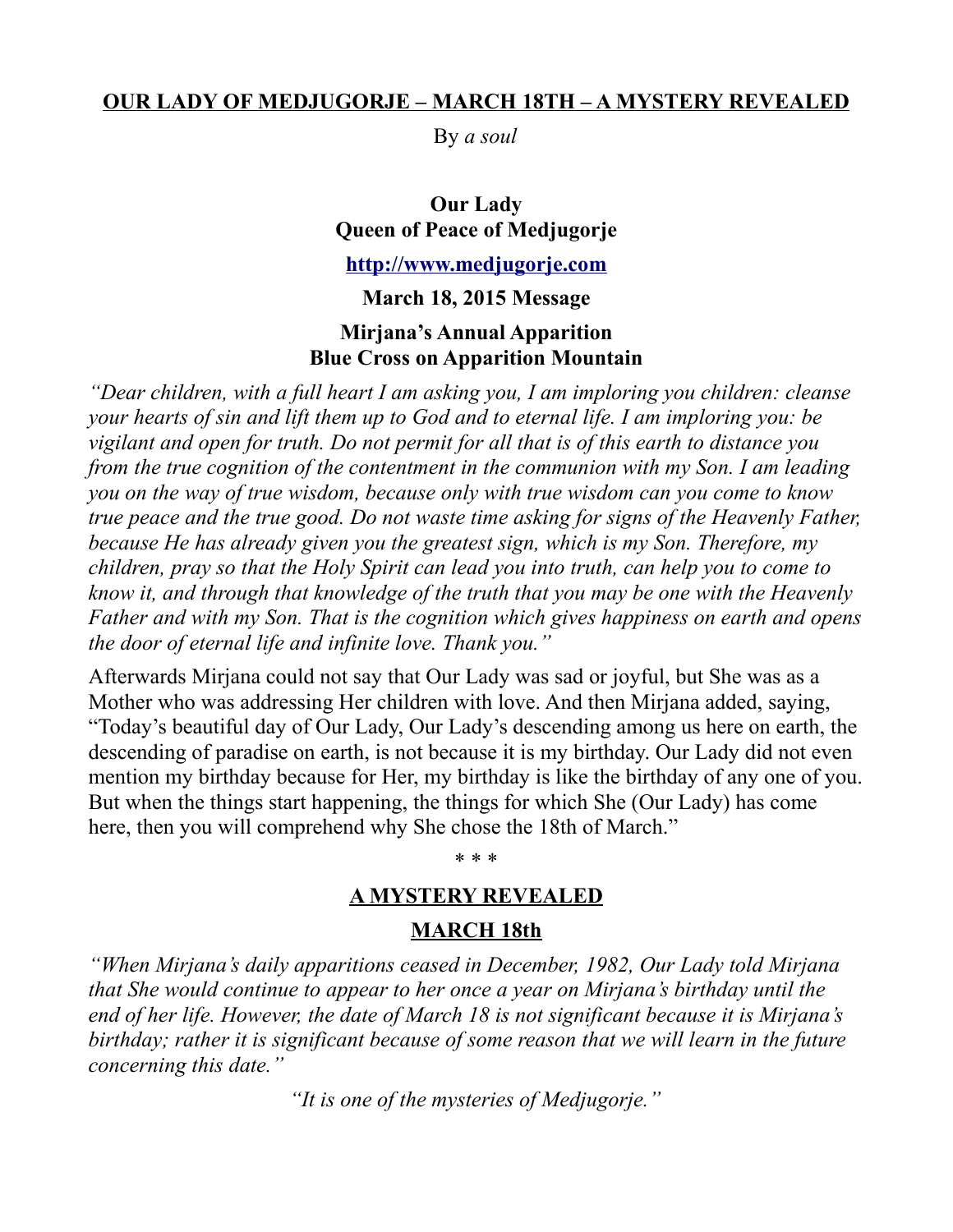### *(As written on* [http://www.medjugorje.com\)](http://www.medjugorje.com/)

\* \* \*

What is the significance of the annual messages of Our Lady on March  $18<sup>th</sup>$  to visionary, Mirjana? For almost 33 years, it has been a great mystery of Medjugorje.

In 1984/1985, Our Lady gave this message to the visionaries regarding the apparitions and their purpose:

*"Is it, after all, that I bore you? Everything passes exactly according to God's plan. Have patience, persevere in prayer and in penance. Everything happens in its own time."*

Now, as I write this, it is early March 2015. It is time to reveal the Mystery of this day, March 18<sup>th</sup>.

The Mystery is revealed in a very special message seven years ago from Our Lady to Mirjana on March 18, 2008. Here is the message:

## **March 18, 2008**

## **Mirjana's Annual Apparition**

# **Our Lady Queen of Peace of Medjugorje**

Our Lady appeared to Mirjana on March 18, 2008 for her annual apparition. Our Lady appeared to Mirjana at 2:01 p.m. The apparition lasted 7 minutes. Mirjana relayed the following:

*I have never seen Our Lady address us in this manner. She extended Her hands towards us and with Her hands extended in this way, She said:*

*"Dear children, today I extend my hands towards you. Do not be afraid to accept them. They desire to give you love and peace and to help you in salvation. Therefore, my children, receive them. Fill my heart with joy and I will lead you towards holiness. The way on which I lead you is difficult and full of temptations and falls. I will be with you and my hands will hold you. Be persevering so that, at the end of the way, we can all together, in joy and love, hold the hands of my Son. Come with me; fear not. Thank you."*

\* \* \*

In 2011-2012, I wrote a book called, *"Be My Extended Hands."* The book comprised four parts. The first part was my life testimony in walking with God and Our Lady. The second and third parts consisted of spiritual writings. And the final part was a compilation of heavenly messages as revealed through **Holy Love Ministry [\(http://www.holylove.org\)](http://www.holylove.org/)** on the *Highest Heaven* and *Unitive Love,* which should be the goal of all humanity to strive for in their lifetime on earth. The book included an "invitation" from God the Father to every person to come closer to His Paternal Heart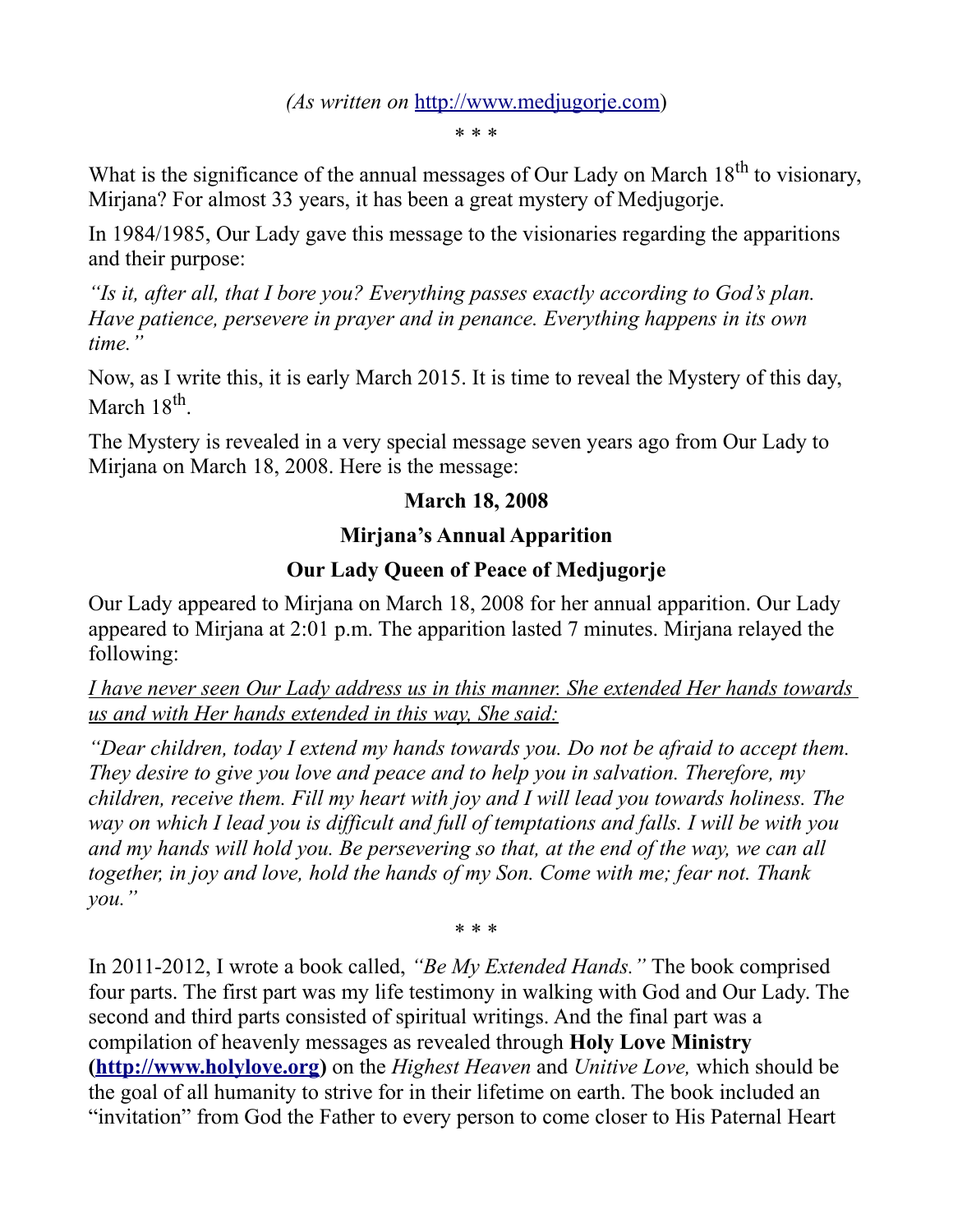through the Spiritual Journey of Personal Holiness through The Sacred Chambers of The United Hearts of The Most Holy Trinity and The Immaculate Heart of Mary. The "roadmap" for this spiritual journey of personal holiness is provided through heavenly messages at Holy Love Ministry.

My life testimony in the book goes more into depth on how significant the March 18, 2008 message from Our Lady of Medjugorje was for me. Here, I will only speak on what is relevant to reveal about the Mystery of this special day, March  $18<sup>th</sup>$ .

Prior to the March 18, 2008 message, in January 2008, I had made a personal dedication to Our Lord. I was in heartfelt prayer, with tears falling and my nose running, one night in my bedroom. I extended both my hands in front of me, and in sincere faith, said to *Jesus:*

*"Lord, I give you my heart and I give you my hands. Help me to have the "perfect love that casts out all fear." I know holy people in heaven are called saints. Jesus, I have no desire to be a great saint. I just want to be the saint that You call me to be. Please be with me always."*

And I knew that dedication was acceptable to The Lord through signs He provided for me in the subsequent days. I also knew that extending my hands in prayer to Our Lord had infuriated satan, because later that month, I was involved in a serious 4-car accident and almost killed. But, The Lord had miraculously preserved my life with only a single small bruise on my chest to even testify that I had been in any car accident. I was blessed by God.

Then, upon reading the March 18, 2008 message from Our Lady of Medjugorje, I just knew that I was on the "right path" with God. This invitation to take the hands of Our Lady really affected me. I desired so much for Our Lady to walk with me. To be with me and to help me through my difficulties and temptations and even falls in my life. It just seemed like Our Lady was personally inviting me to hold Her hands, just like I had asked *Jesus* to hold my hands in January.

And so, that same night that I had read the March 18, 2008 message, I asked Our Lady in heartfelt prayer to hold my hands. *I accept!* And to confirm in my heart that I truly believed Our Lady was with me, each night, I would hold my right arm out while sleeping. So, Our Lady could hold my hand during the night. And miraculously, every morning, I woke up with my right arm extended in the same position I had placed it the night before. It was a *mini-miracle.*

Meanwhile, another heavenly message was received by Mirjana from Our Lady of Medjugorje:

**May 2, 2008 Message to Mirjana**

**The Day of Non-Believers**

**Our Lady Queen of Peace of Medjugorje**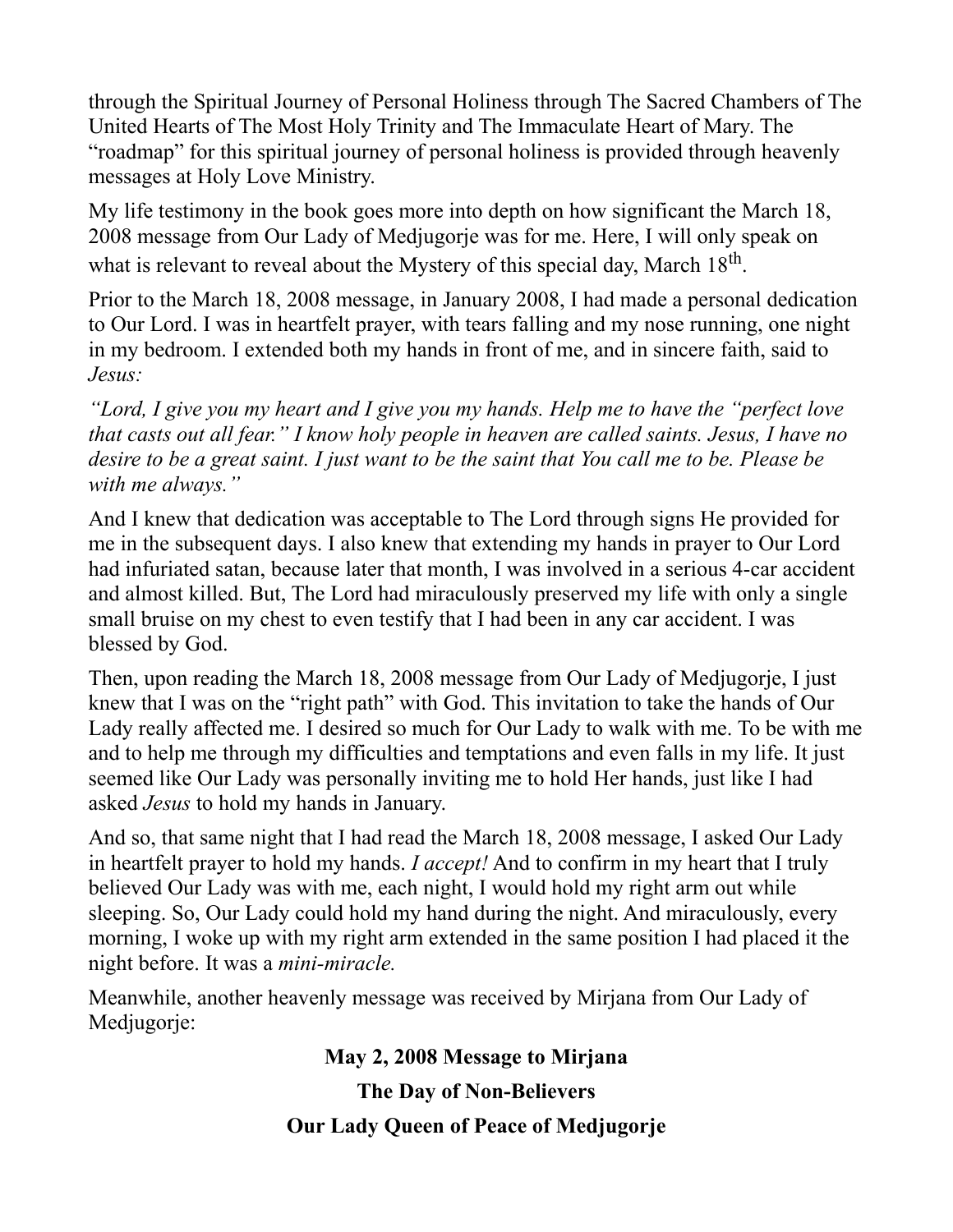At 7:45 a.m., silence was requested to begin the Rosary with the thousands of pilgrims who were present for the apparition. Mirjana arrived at 8:55 a.m. She was noticeably moved, wiping her eyes a number of times. The apparition started at 9:07 a.m. and lasted 5 minutes. Mirjana spoke with Our Lady, with her hands folded all the time. Mirjana said that she could not say if Our Lady was sad or happy. The following is the message Our Lady gave to Mirjana:

*"Dear children! By God's will I am here with you in this place. I desire for you to open your hearts to me and to accept me as a mother. With my love I will teach you simplicity of life and richness of mercy and I will lead you to my Son. The way to Him can be difficult and painful but do not be afraid, I will be with you. My hands will hold you to the very end, to the eternal joy; therefore do not be afraid to open yourselves to me. Thank you."*

*"Pray for priests. My Son gave them to you as a gift."*

\* \* \*

And this heavenly message on the  $2<sup>nd</sup>$  of the month for non-believers reaffirmed for me the invitation from Our Lady on March 18, 2008. Again, She referred to holding our hands and being with us through our difficulties and pain and sufferings. I just knew in my heart that Our Lady was accepting my prayer inviting Her into my life. I was overjoyed.

Meanwhile, there were other heavenly messages from Our Lord and Our Lady to other visionaries that were quite serious and deeply concerning to me. Through the visionary, Anna Marie, **Apostolate of the Green Scapular [\(http://www.greenscapular.org\)](http://www.greenscapular.org/),** Our Lord and Our Lady were requesting a set number of rosaries, divine mercy chaplets, and daily masses to mitigate and, hopefully, prevent an imminent tragedy that had the potential to *kill thousands of people.*

Realizing the severity, this urgent request of Our Lord and Our Lady deeply penetrated my heart and my soul. I spent nights in tearful prayer crying for mitigation, not knowing what I could do as one person. Then, Our Lady revealed in a heavenly message to Anna-Marie that there were not enough rosaries, divine mercy chaplets, and daily masses to prevent the tragedy.

Reading the message from Our Lady really choked me up. So, I did the only thing that I thought I could do. I offered myself as a victim-soul to mitigate this tragedy. I just could not bear knowing *thousands of people might die.* And The Lord in *His Infinite Goodness,* accepted my sincere prayer. For, the next several days, satan became my constant companion. Unbeknownst to my family, friends, or coworkers, he and his devils were viciously attacking me day and night. I could barely sleep, as my bedroom became haunted, as they poked and prodded me and shrieked in my face.

I made it through the week very exhausted, but hopeful, that my gift was being used by Our Lady to save lives. Then, on Saturday, July 12, 2008, I went to Confession, and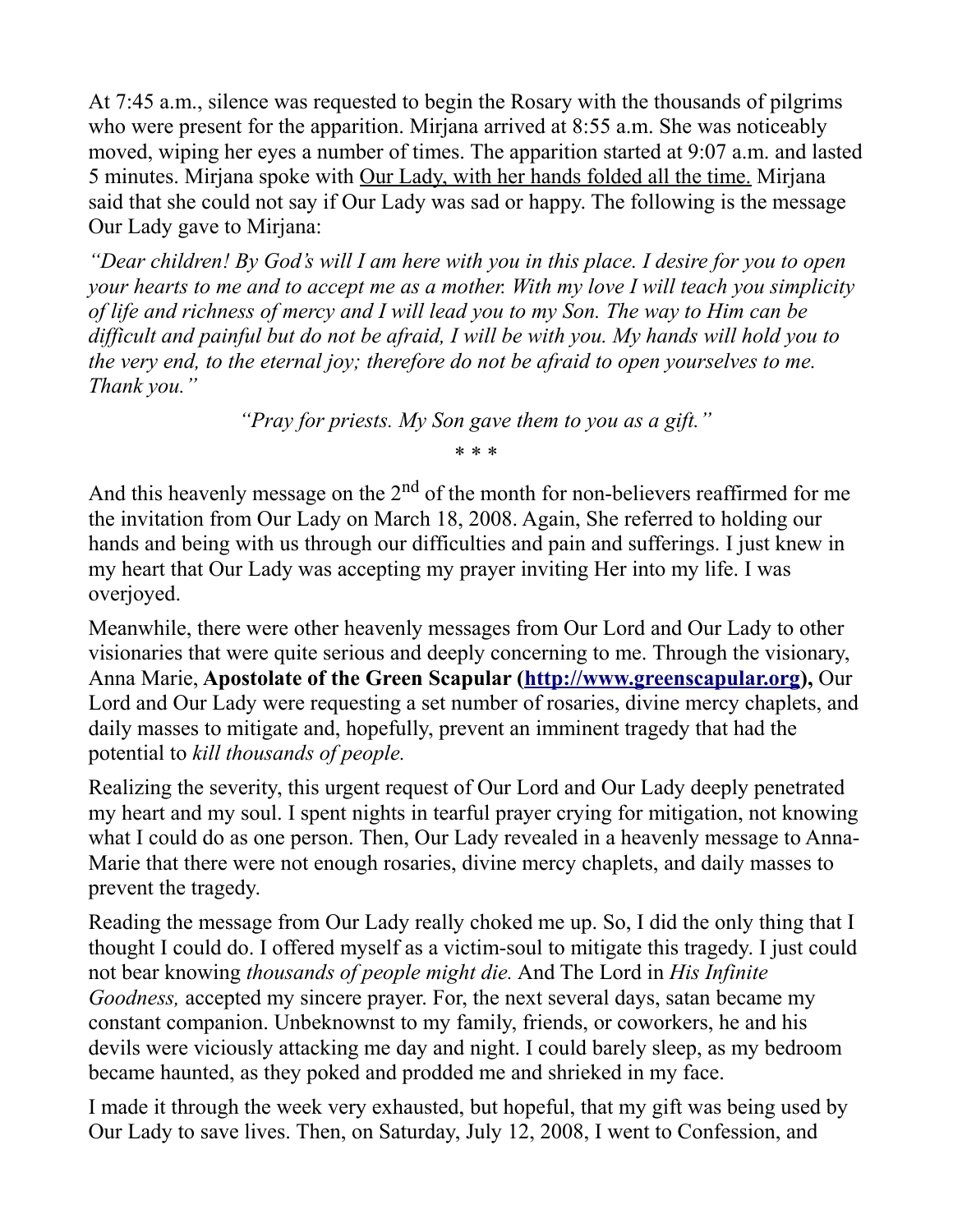while in the Confessional, I begged my parish priest for help. I told him of the need for a set number of rosaries, divine mercy chaplets, and daily masses, to prevent an imminent tragedy. He questioned the need for a set number of prayers and masses. I could only respond with the story of Sodom and Gomorrah being spared destruction by Abraham's earnest prayer request for ten righteous people. But, sadly, my priest did not believe me.

I relay this personal story to you, *dearest readers,* not to glorify myself as a victim-soul, but because it is related to what happened to me next, that same night and relates to the Mystery of March  $18<sup>th</sup>$  that I desire to continue to share with you all. It is my hope that you continue to read this writing with open hearts.

It was past midnight, the eve of Sunday, July 13, 2008, an important day, related to Our Lady of Fatima. I was preparing myself for sleep. I had just turned off my bedroom lights and was lying in my bed. All of a sudden, I felt two invisible hands grasp my hands and lift them into the air. *I was receiving a visitation from Our Lord and Our Lady.*

I did not see Our Lord or Our Lady. But, I looked to my right hand and I was given the piercing clarity of heavenly grace to understand with crystal-clear insight that Our Lady was holding my right hand. Then, I looked to my left hand and I understood with immediate crystal-clear clarity that Our Lord, *Jesus Christ,* was holding my left hand.

Then, I felt the sensation of a *ring* being slipped onto my left hand finger. *Jesus* then opened my mind with heavenly grace and I was made to understand that on the day I die, when *Jesus* brings me to heaven, He would allow me to finally see *the ring,* which represented my redemption from my sins, and that it would shatter in my sight. And I was made in time to realize that the ring was comprised of a single *Droplet of The Most Precious Blood of Our Lord* from *The Crucifixion* and a single *Precious Teardrop* of Our Lady as Our Mother of Sorrows.

Then, later on that day, I received validation from heaven that *truly,* Our Lord and Our Lady had visited me. That Our Lord and Our Lady had extended Their Hands to me, just as I had extended my hands to Them months earlier. Here is the entire message from **Our Lady of Emmitsburg [\(http://www.centeroftheimmaculateheart.org\)](http://www.centeroftheimmaculateheart.org/):**

**Public Message Our Lady of Emmitsburg To the World Through Gianna Sullivan July 13, 2008** *"Little children, praised be Jesus!"*

*"Dear children, I am a Mother, "full of Grace." I have extended my hand to you. I have presented my Most Adorable and Merciful Son to you."*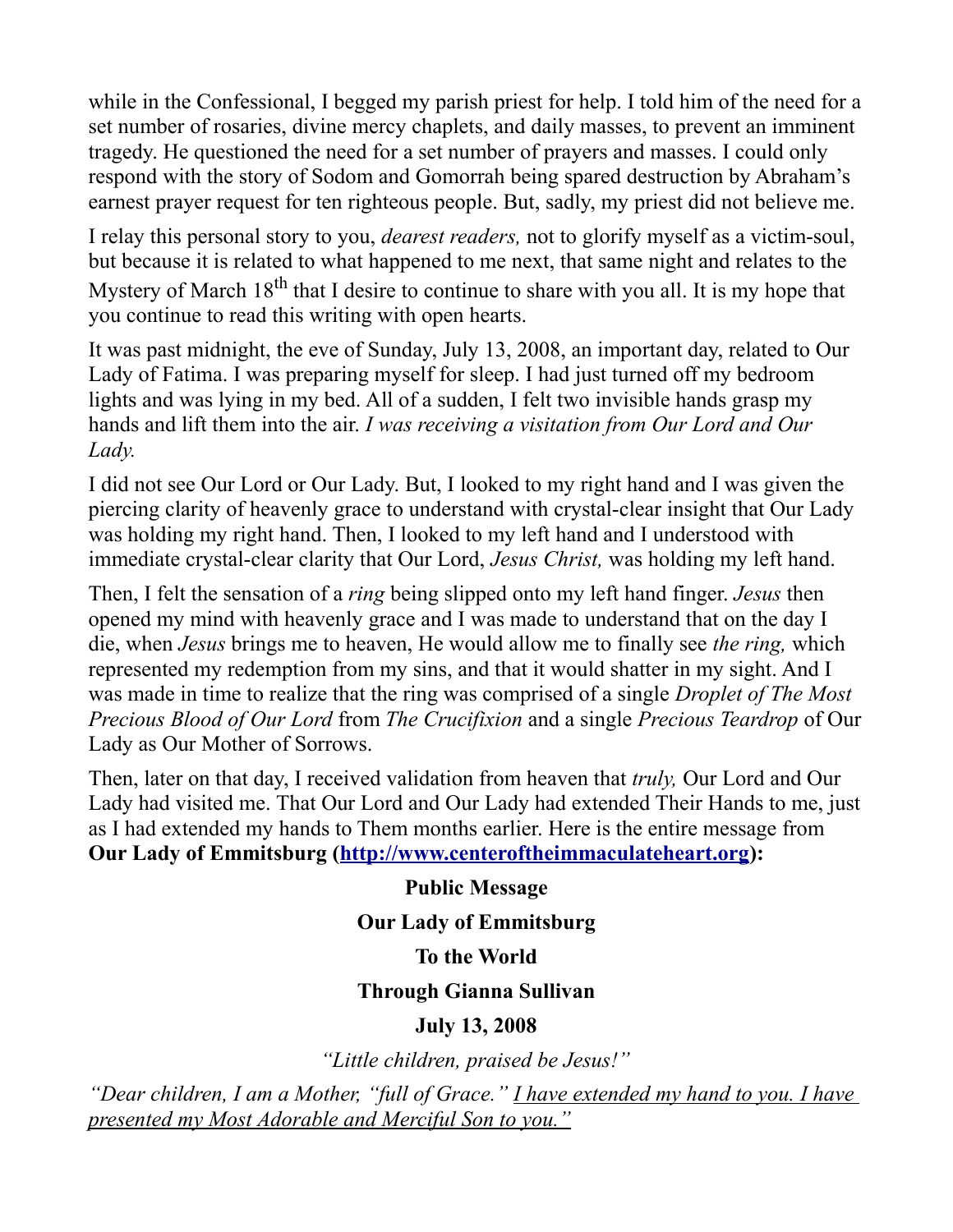*"Children, you all possess the same Spirit of Grace that God has gifted you. Why then do you tear one another apart? Why is there not harmony and unity? My Son's Peace is that of holiness and justice. You do not realize the tears, the penance and the sacrifices made at a price for your existence! There are hidden heroes around the world whose love is their life's mission. They pray to love; and oftentimes they come between you and God, warding off Divine punishment. They pray for a spiritual transfusion and for conversion of hearts."* 

*"It was the same during the time of my Son. The Pharisees, the Sadducees and the Scribes did not bear fruit through their repeated sins. They desired to persecute, to conquer, to dominate and to distort the goodness of my Son and the Truth of His Word. Is it not the same today—with "pharisees" living with hardness of heart, desiring to tear down, persecute and dominate? Is there not lust, gluttony, hatred and selfishness?"* 

*"So today, I can tell you that true Charity will be precisely gifted upon those who are scorned, mocked, persecuted and laughed at. Little ones, when something is real, you cannot stop God! No judgment from men can impair or influence the Judgment of God. You would only be fighting God."* 

*"I am your Mother, "full of grace"; and my Merciful Son has allowed me to distribute these graces to you. I have a duty as a Mother to warn, to challenge, to protect and to draw all people to God. Please, receive these graces while I am still allowed."*

*"Seals (Rev. 6:1-17) have been broken one by one, but if all the seals were broken at once, humanity would not be able to survive."* 

*"For those who have ears, hear! "We are not leaving.""*

*"I love you. I love you (fading whisper—crying)."*

(During the apparition but before the audible message from Our Lady through Gianna to the world, Gianna's eyes and head panned the entire width of the room from her right to her left as Our Lady moved from the center of the room to Her far left, upward and back to the center, and to Her far right, before returning back in front of Gianna. Throughout this entire time, a kaleidoscope of color in the form of rays flowed from Our Lady's hands onto the entire crowd in the building. Those gathered at the Prayer Group saw on the giant screen monitors the ecstatic joy on Gianna's face, for NEVER before had Gianna seen such an expression of Our Lady's love. Our Lady shared with Gianna that she was distributing God's graces to all.)

\* \* \*

And from this heavenly message, I lived in joyful hope that the pending tragedy would be averted. Meanwhile, Our Lord and Our Lady continued to give me a gift that became apparent to me in the subsequent days.

For the past seven years, *Jesus* and the Blessed Mother have reminded me constantly of Their continual Presence in holding my hands. Unbeknownst to others, the Blessed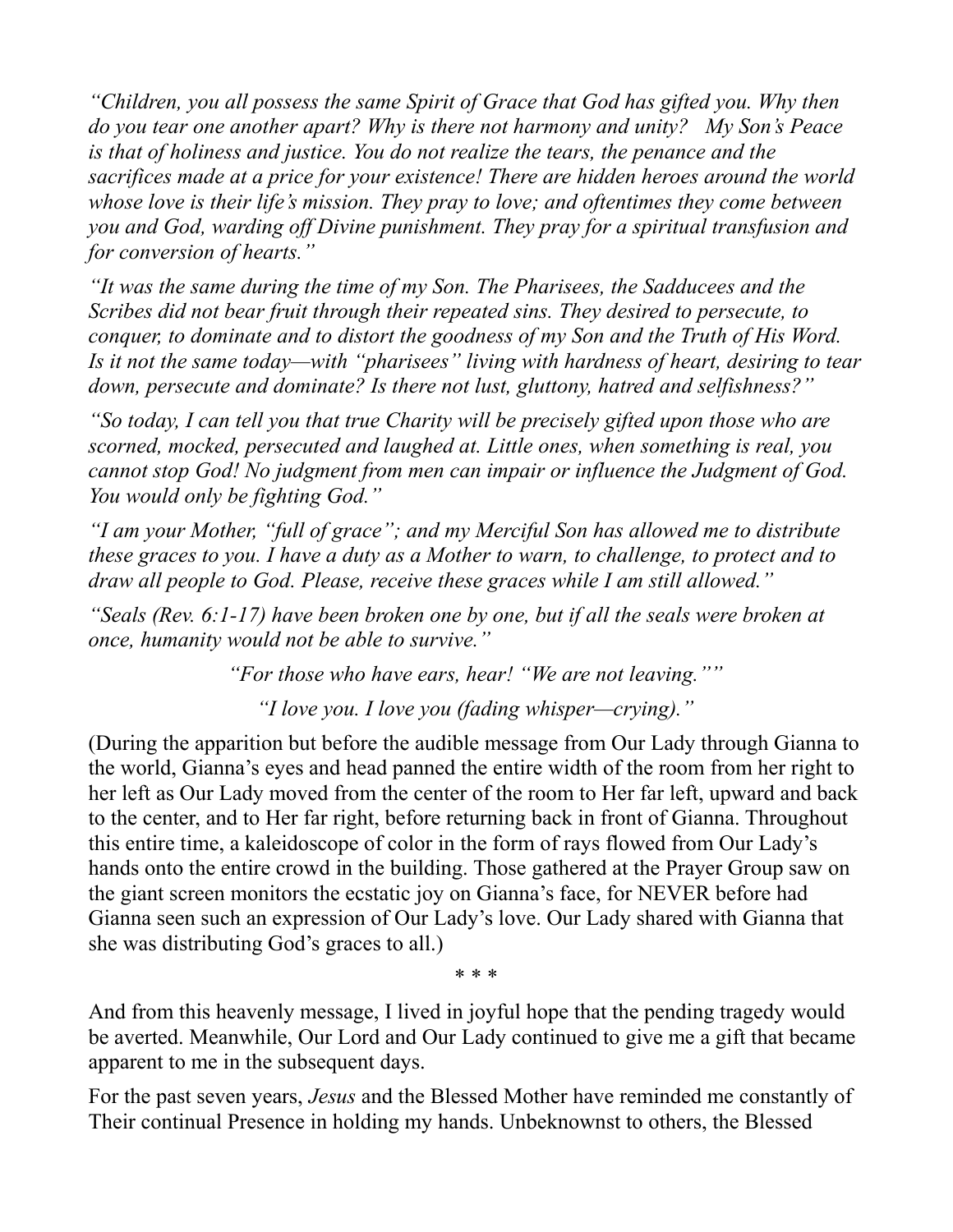Mother brings together three of my fingers on my right hand, when She desires to remind me of Her Presence and Her Maternal Love. Similarly, *Jesus* reminds me with three fingers on my left hand that He Is continuing to hold my hand.

This is a wholly miraculous phenomenon that I do not merit at all. The constant reminders become stronger and deepen when I am faithful and when I am in prayer. However, when I sin, especially, mortally, the reminders of Their closeness fade and disappear, only to return when I make a good Confession.

Again, I do not merit this special grace at all. For the longest time, I would wonder why *My God* had given me such a great gift. And for these reminders to have continued faithfully for over seven years is astonishing to me.

Sometimes, these constant reminders are difficult for me to handle. Especially, when I sin grievously and I am acting poorly. To know that Our Lord and Our Lady are holding my hands even when I sin is not only embarrassing, but stressful. Sadly, when I sin badly, sometimes I have thought to myself how much better it would be if They were *not* holding my hands. I have always quickly dispelled that thought from my mind when it happens. *But, oh, how difficult it is to know how sinful I am before Our Lord and Our Lady!*

*And yet, They continue to hold my hands!!* (Oh, how this makes me want to cover my face in shame now!).

I have also learned many spiritual insights due to this special grace from heaven. I am reminded of the following passage spoken by *Jesus* about The Final Judgment in the Gospel of Matthew:

# **Gospel of Matthew**

# **Chapter 25, Verses 31-34, 41**

*"When the Son of Man comes in his glory, and all the angels with him, he will sit upon*  his glorious throne, and all the nations will be assembled before him. And he will *separate them one from another, as a shepherd separates the sheep from the goats. He will place the sheep on his right and the goats on his left. Then the king will say to those on his right, 'Come, you who are blessed by my Father. Inherit the kingdom prepared for you from the foundation of the world… Then he will say to those on his left, 'Depart from me, you accursed, into the eternal fire prepared for the devil and his angels…' "*

\* \* \*

I know the Truth of this passage in Holy Scripture. For just as the sheep—holy and good souls—will stand to the *right hand side* of *Jesus* in the Final Judgment, so, too, do I stand at the right hand side of *Jesus,* holding His right Hand. And, similarly, Our Lady, The Queen of Heaven, stands to my right hand side, which is also to the right hand side of Our Lord, holding my right hand.

I stand protected between the bulwarks of *Our Universal Faith—Our Lord and Our*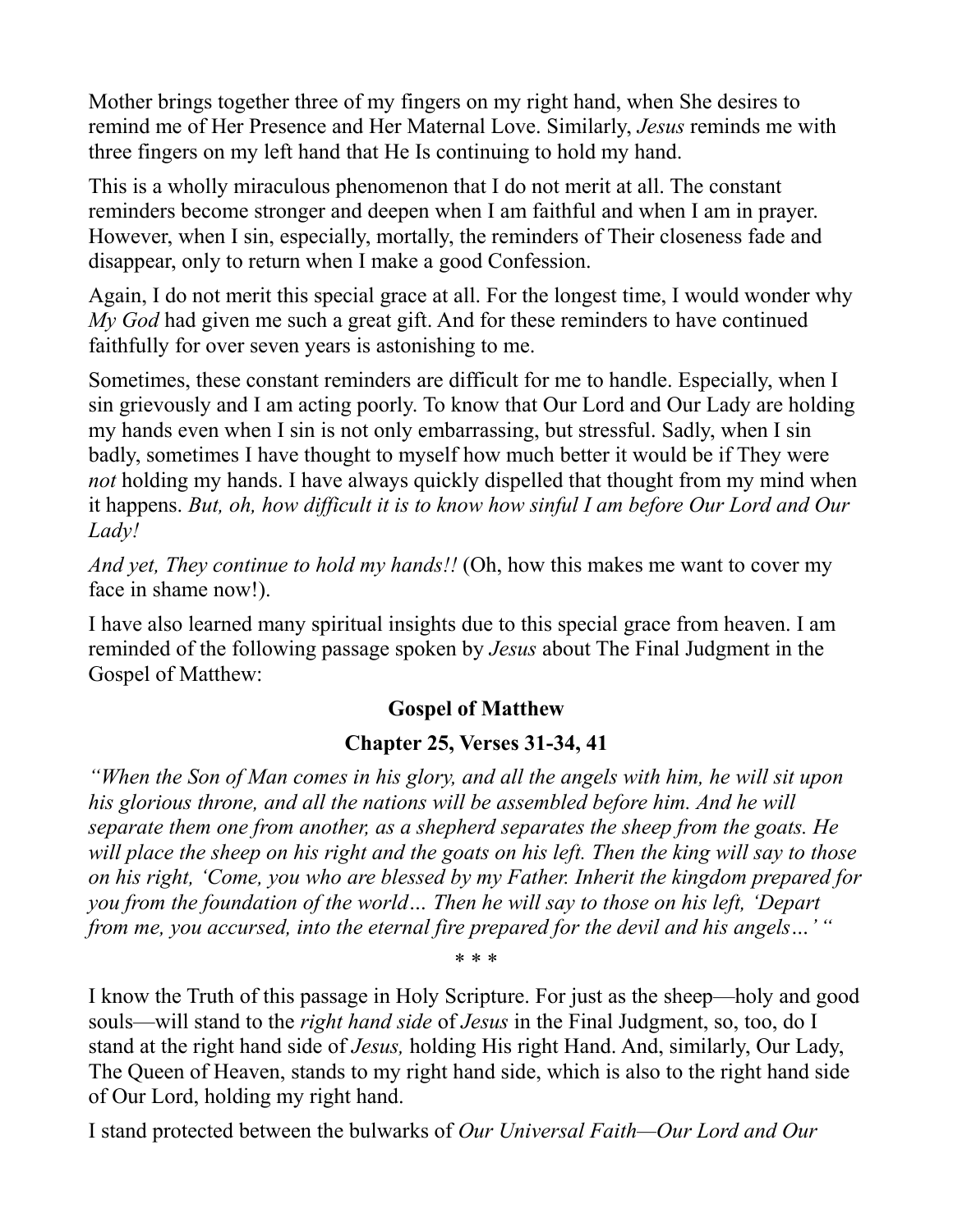*Lady.*

I am also reminded of these words of the Nicene Creed:

*"…I believe in one Lord Jesus Christ, the Only Begotten Son of God, born of the Father before all ages…*

*For our sake he was crucified under Pontius Pilate, he suffered death and was buried, and rose again on the third day in accordance with the Scriptures.*

*He ascended into heaven and is seated at the right hand of the Father.*

*He will come again in glory to judge the living and the dead and his kingdom will have no end…"*

\* \* \*

I have never seen *Our Father.* But, once, I was in prayer late at night, and *Our Father* spoke to me in a gentle whisper. He whispered to me, "I love you," which was totally unexpected, unmerited and a great blessing for me. And when *Our Father* spoke to me, He revealed His Presence to be at the left hand side of His Divine Son, *Jesus.* And so, I understood *truly* that *Jesus* Is seated at the right hand of His Father in heaven.

In time, I also came to realize, that while I stand between Our Lord and Our Lady, holding Their Hands, my guardian angel stands to my backside, covering me in a protective embrace of his wings. I also learned that St. Michael the Archangel and Angelic Leader of the Heavenly Armies stands in front of me, protecting me with his Shield of Truth, as revealed in a special devotion through the heavenly messages at **Holy Love Ministry [\(http://www.holylove.org\)](http://www.holylove.org/).**

Over time, it was also revealed to me that my Patron Saints, along with the Celestial Court, and all good heavenly souls, stand to the right hand side of *Jesus,* in front of me and Our Lady. That truly, the *entire Church* is to the right hand side of *Jesus,* as revealed in the Gospel of Matthew.

Through personal experience, I also came to understand that satan and his devils and the demons are separated to the left hand side of *Jesus* and will be judged that way on the Last Day. That *Our Heavenly Father* stands in front of them, in diametrical opposition to them, protecting *His Heavenly Family* to the right hand side of His Divine Son.

And so, realizing the spiritual positioning of Our Lord and Our Lady and Heaven and hell, in relationship to myself, I also understood that wherever Our Lord and Our Lady walk, so walks the *entire Church,* in spiritual communion with Our Lord. In essence, this is the "Christian Soldier Circle of Protection" that surrounds me each moment, as a member of the *Militant Church* on earth, holding the Hands of Our Lord and Our Lady.

Now, you, *oh, reader,* may be scratching your head and wondering by now what all that I have written has to do *with respect to the significance of March 18th in the heavenly messages of Our Lady of Medjugorje?* I will now reveal the significance to you…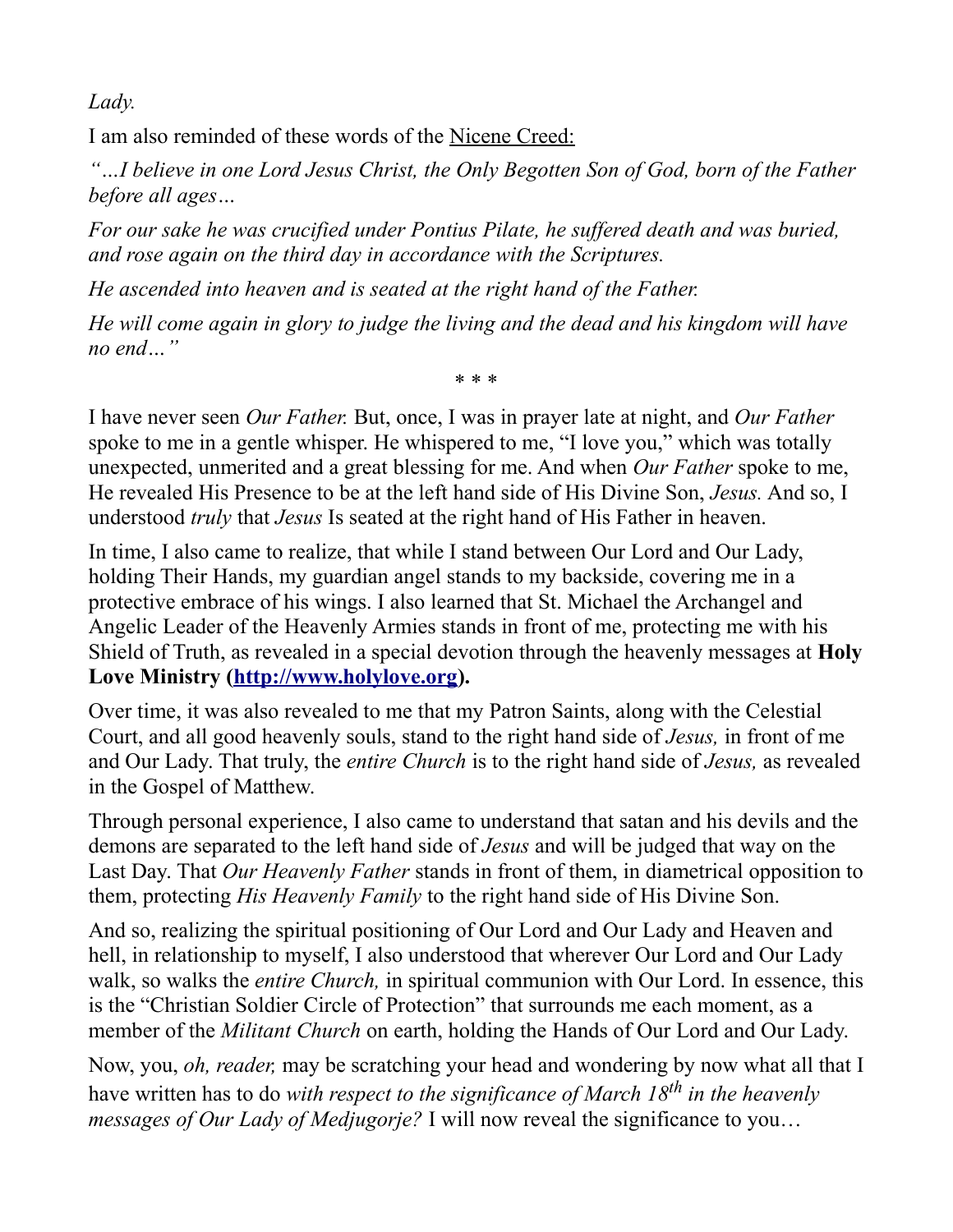Our Lord has revealed to me that He desires everyone to strive for the "perfect love that casts out all fear." *Jesus* desires everyone to have their own heavenly ring of His Most Precious Blood. *Jesus* desires to hold the hand of every person on earth.

Our Lord and Our Lady desire to invite every soul on earth to walk with Them holding Their Hands. Our Lady especially desires for every soul to welcome into their hearts the Presence of Heaven surrounding them on earth. That every soul can have the "Christian Soldier Circle of Protection" surrounding them every moment. Our Lord and Our Lady desires that everyone recognize and believe this fact.

As I shared at the beginning of this writing, Our Lady of Medjugorje has said, "… *Everything passes exactly according to God's plan. Have patience, persevere in prayer and in penance. Everything happens in its own time."*

In 1984/1985, Mirjana once asked Our Lady of Medjugorje why She received a young nun with open arms but kept Her hands joined before the others. The Blessed Mother replied:

*"I will take with me very soon, all those to whom I extended my arms."*

The heavenly message from Our Lady to Mirjana on March 18, 2008 is the fulfillment of this prophecy. It is now time for Our Lady to take into Her Hands everyone whom She has extended Her Arms to through this message.

The invitation by Our Lady of Medjugorje on March 18, 2008 is real. The gift is not limited to one moment in time, but is an everlasting invitation of hope meant for everyone on earth. In obedience to Our Lord, I have given my personal testimony of this gift from His Most Sacred Heart. The gift is real and readily available to everyone. Each of us simply needs to extend our hands in sincere faith to The Lord and strive for the *"perfect love that casts out all fear." Jesus* and Our Lady will come to everyone who asks.

Most people who might read this writing are familiar with the *Parable of the Prodigal Son* in Holy Scripture. It can be read in Chapter 15 of the Gospel of Luke. In the story, *Jesus* speaks of a son who leaves his father's house to live a life of debauchery. A famine strikes and the son is penniless and dying of starvation. Then,

# **Gospel of Luke**

# **Chapter 15, verses 17-24**

*"…Coming to his senses he thought, 'How many of my father's hired workers have more than enough food to eat, but here am I, dying from hunger. I shall get up and go to my father and I shall say to him, "Father, I have sinned against heaven and against you. I no longer deserve to be called your son; treat me as you would treat one of your hired workers." So he got up and went back to his father. While he was still a long way off, his father caught sight of him, and was filled with compassion. He ran to his son, embraced him and kissed him. His son said to him, 'Father, I have sinned against heaven and*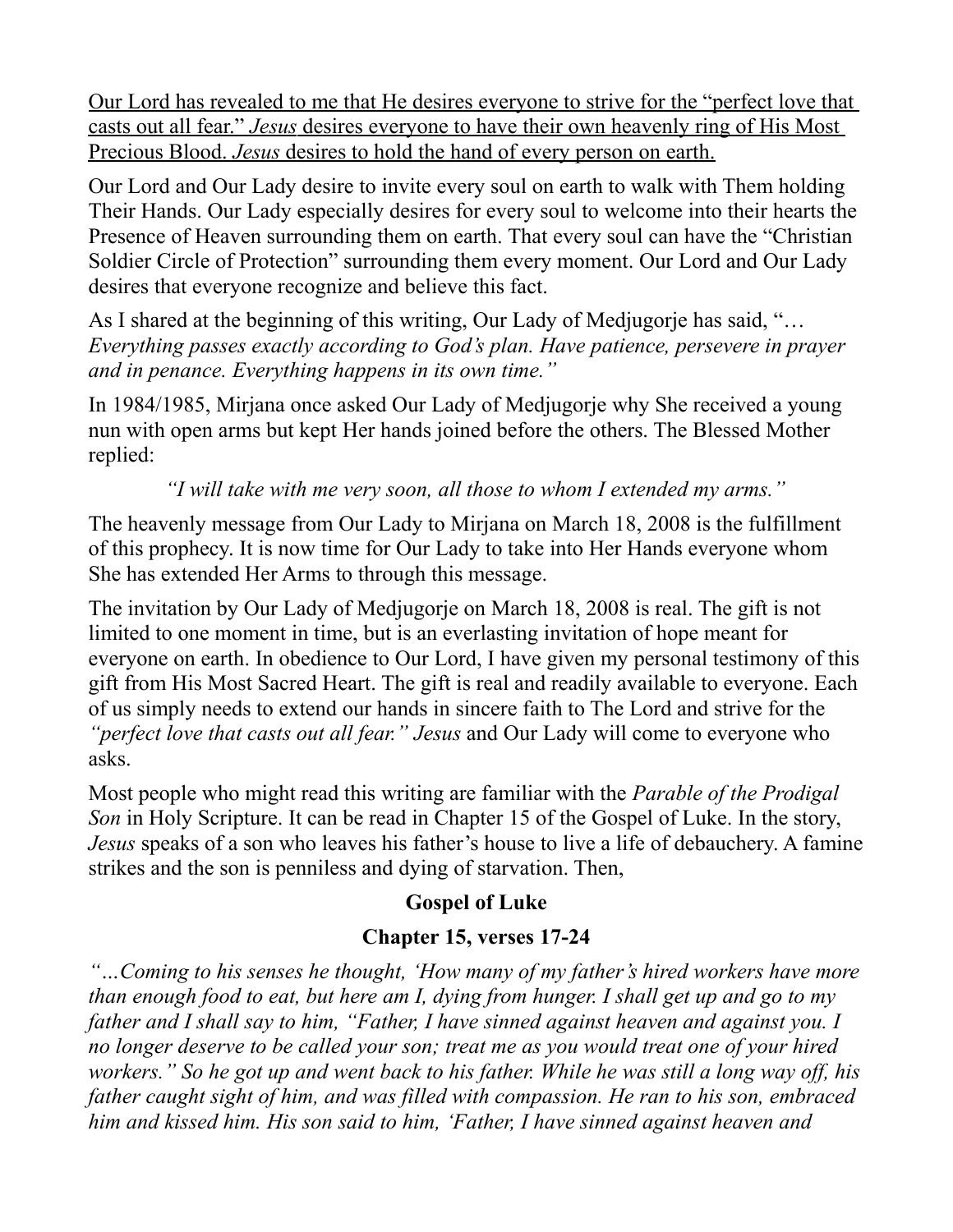*against you; I no longer deserve to be called your son.' But his father ordered his servants, 'Quickly bring the finest robe and put it on him; put a ring on his finger and sandals on his feet. Take the fattened calf and slaughter it. Then let us celebrate with a feast, because this son of mine was dead, and has come to life again; he was lost, and has been found.' Then the celebration began…"*

Each of us is the prodigal son and prodigal daughter of Our Lord. All are invited to extend their hands to Our Lord and Our Lady for their own precious ring. *Our Father* desires to forgive each of us all our sins through the Most Precious Blood of His Divine Son. *Our Father* desires to clothe each of us in the Robe of Holiness. *Our Father* desires to personally put His Family Ring on each person's finger. And *Our Father* desires to put new sandals on our feet so we can walk on the Path of Righteous and Truth, holding the Hands of His Son, *Jesus,* and His Mother, Mary, all the way home.

\* \* \*

Earlier in this writing, I spoke of the book I wrote in 2011-2012, *"Be My Extended Hands."* Part Four of the book contains all the heavenly messages from God on the spiritual path that Our Lord desires every soul travel to ensure that they make it home to heaven. *The Heavenly Father* desires that every soul seek out His Paternal Heart through the Spiritual Journey of Personal Holiness through The Sacred Chambers of The United Hearts of The Most Holy Trinity and The Immaculate Heart of Mary. This spiritual path has been revealed through **Holy Love Ministry [\(http://www.holylove.org\)](http://www.holylove.org/)** and the culmination of the spiritual journey is in *Unitive Love,* the Highest Heaven and Highest Form of Perfect Love possible between God and a soul. **(Please see: The Goal of All Humanity – Unitive Love and the Sixth Chamber – Messages: [https://maryrefugeofholylove.com/holy-love-ministry/the-goal-of-all-humanity](https://maryrefugeofholylove.com/holy-love-ministry/the-goal-of-all-humanity-unitive-love-and-the-sixth-chamber-messages/)[unitive-love-and-the-sixth-chamber-messages/\)](https://maryrefugeofholylove.com/holy-love-ministry/the-goal-of-all-humanity-unitive-love-and-the-sixth-chamber-messages/)**

There is a brass ring of *Unitive Love* waiting for every soul on earth:

## **Holy Love Ministry**

## **August 1, 2003**

*"I am your Jesus, born Incarnate."*

*"How can I describe this Unitive Love I call you to? The length and breadth and depth are greater than human understanding. And yet, it is attainable in this life, but enjoyed by so few. It is a love of such profound measure that it transforms every present moment. It brings the Kingdom of My Father's Divine Will to reign in the heart so that the soul accepts everything as from the Hand of God – as well victory as defeat."*

*"How can I make you understand the measure of peace that this Unitive Love brings to the heart? How can I express to you the depth of joy? It is Heaven on earth. In Unitive Love everything in the present moment is shared with Me. There is no trial or tedium you face alone – no anxiety, for in Unitive Love everything is given over to Me."*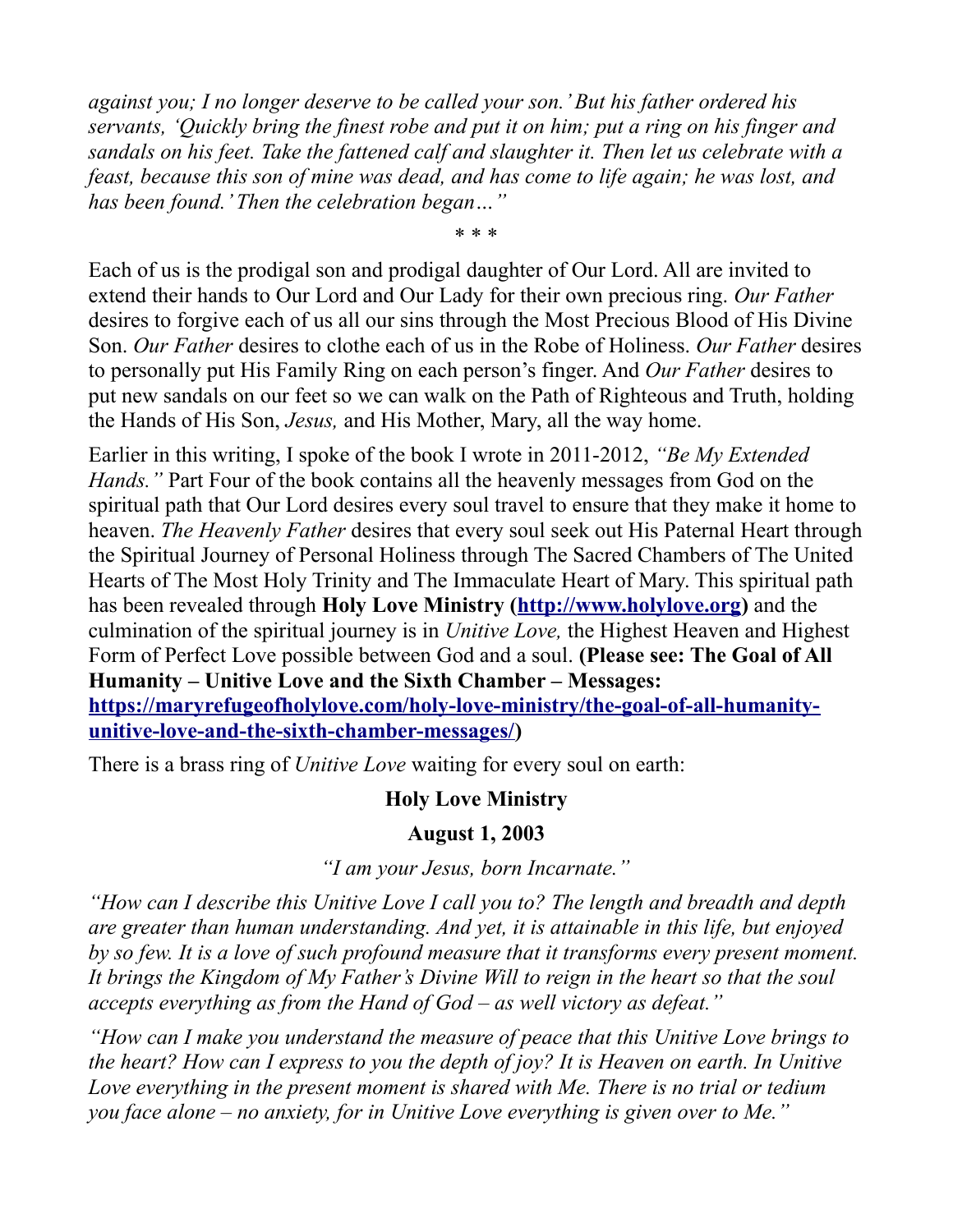*"I desire every soul reach for the brass ring of the Unitive Love. I will help you if you ask Me."*

\* \* \*

I ask this question to all:

*What if everyone had heeded the message of March 18, 2008 at Medjugorje? Oh, how different the world would be today if everyone had recognized and invited Our Lord and Our Lady to walk with them on that day seven years ago!*

I am just a soul. I have given you all my personal testimony to testify to the Truth of Our Lady's words at Medjugorje. I pray with all my heart that each person who reads this writing will open their hearts to Our Lord and Our Lady. I pray that every person experiences the joy of walking each moment, holding the Hands of Our Lord and Our Lady, in their spiritual journey to *Our Father.*

In conclusion, I share two heavenly messages from Holy Love Ministry. The first message is from *Our Heavenly Father* and is an invitation to every soul into His Paternal Heart in *Unitive Love.* And the second message is a recent one from *Jesus.* It is an invitation to *grasp His Hand in Holy Love.*

God bless you all!

I love you.

*–a soul*

3-13-2015 A.D.

*Our Lady, Holy Queen of the Remnant Faithful, pray for us!*

\* \* \*

#### **Holy Love Ministry**

**[http://www.holylove.org](http://www.holylove.org/)**

#### **March 17, 2008**

I see a great Flame in the shape of a Heart. I understand it represents the Heart of God the Father.

The Father says:

*"I am the Eternal Now, Perfect Love."*

*"Today I come to speak to the world about Unitive Love. This is the love shared between Me and the souls that abide in the Fifth and Sixth Chambers of Our United Hearts. Unitive Love does not exist on its own, but always when My Heart and the human heart unite. Unitive Love is the highest and purest form of love that exists. It is the melting of our two hearts together to form a new and perfect love that is only shared in the hiddenness between us."*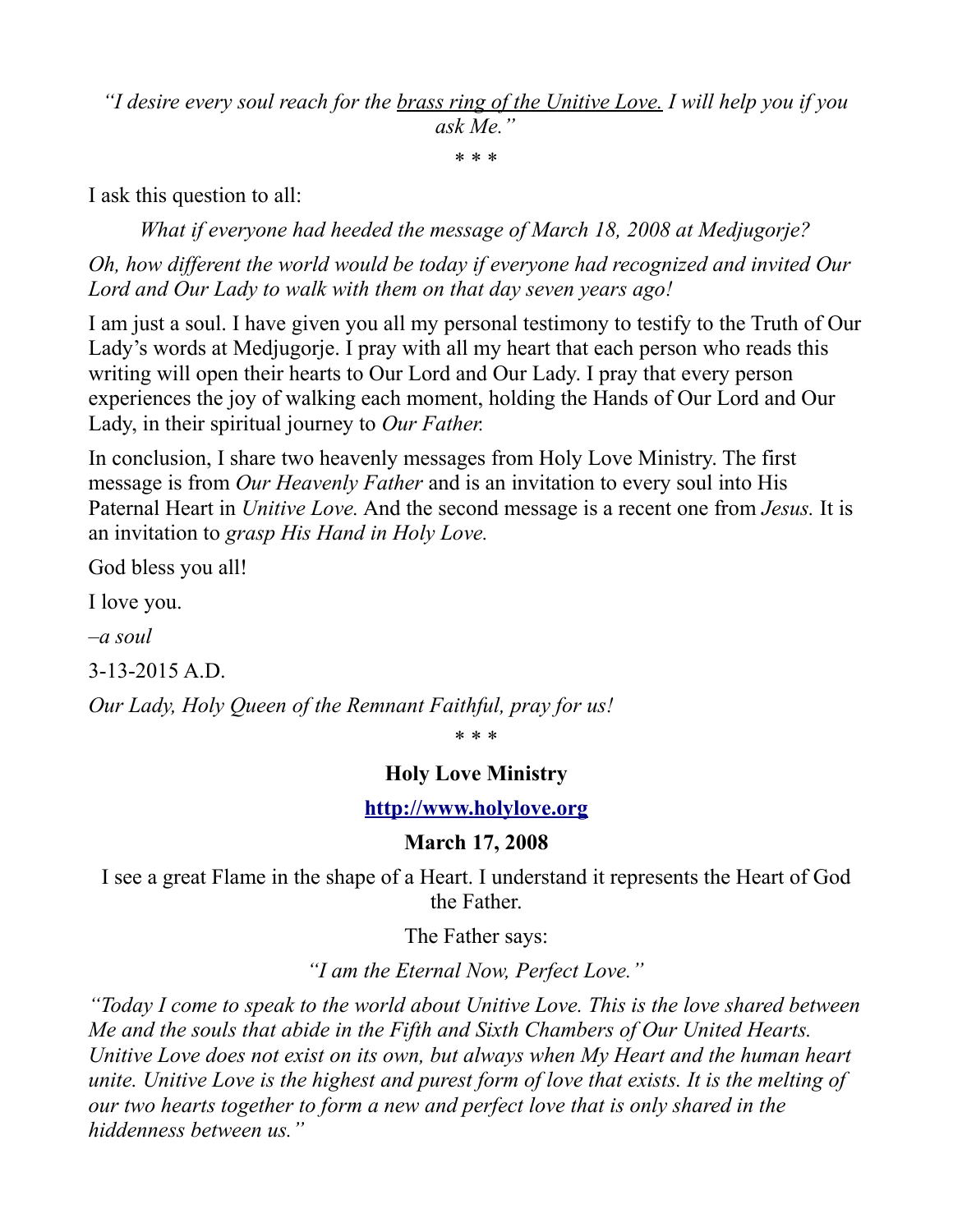*"Only free will can separate us, just as only free will can excite such a union into being. Few attain this lofty, elusive love. But each time Mary Immaculate visits earth, Her purpose is to draw souls into Unitive Love. You will kindly make these words known."*

The Flame disappears. For a minute there is a puff of smoke. Then this diagram appears:

Unitive Love (perfection)

|

Divine Love (perfecting)

Holy Love (purging)

|

**Holy Love Ministry**

**March 9, 2015**

Jesus says:

*"I am your Jesus, born Incarnate."*

*"Please understand, the Remnant Faithful to which all are called is not an organization that a person signs up for and conducts meetings to attend. With this Holy Remnant, one member would not recognize another if they passed on the street. There is no president, secretary or treasurer of this Remnant Faithful. Rather, the Remnant is in hearts – formed in hearts and a part of the heart. The Remnant Faithful is the belief in Christian morals, the Ten Commandments embraced by Holy Love and, if Catholic, the Church Tradition."*

*"In the world today, what is concealed in hearts directs the course of human history. You see violence on the rise and terrorism becoming more of a threat. These things are products of the heart; but I come to you through these Messages to encourage and strengthen good in hearts. Good must be united and portrayed in the world in order to conquer the evil of these times. Evil has been in the world since Adam and Eve; but never to the extent as it is today. Modern technology has made it easier for evil to propagate its cause. Satan provokes good to oppose good and clouds the difference between good and evil."*

*"The secrets of men's hearts are now being revealed. My call to righteousness, although Satan besmirches My call, is My Hand reaching out to humanity before it is too late. Grasp My Hand in Holy Love."*

Read 2 Thessalonians 3:1-5\*

Synopsis: Request for mutual prayer that the Word of God be rapidly spread, that the Remnant Faithful may be delivered from evil men, that the Lord may strengthen and guard the Remnant Faithful from all evil, and that they may always be directed by the love of God and the Patience of Christ in union with the Divine Will.